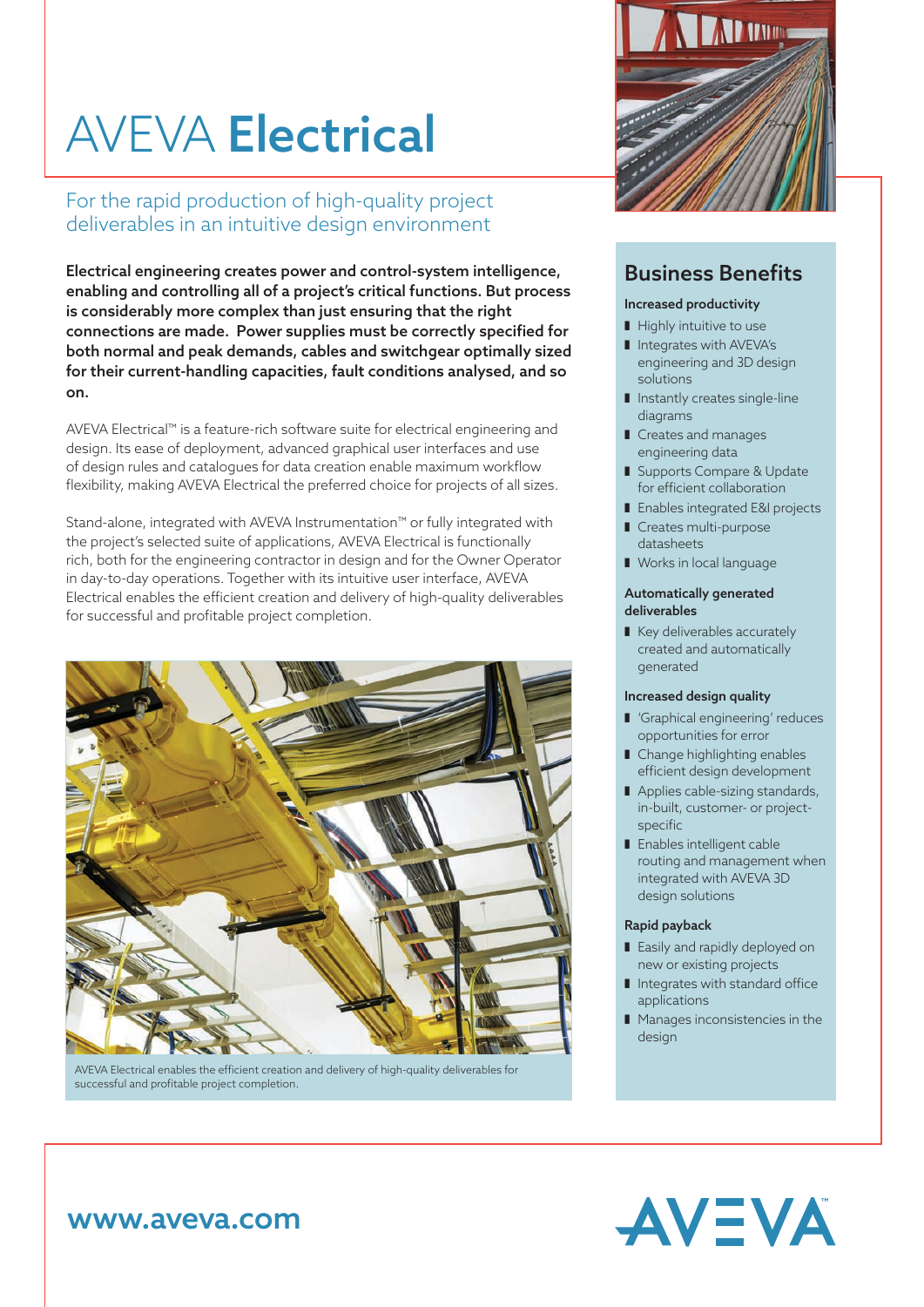## Key Features

AVEVA Electrical comprises three integrated modules which share a common, multi-user database for design and asbuilt data. By hosting AVEVA Instrumentation and AVEVA Electrical project databases on one database, customers can share and control equipment and connections.

- **E** Equipment can be shared between AVEVA Instrumentation and AVEVA Electrical, enabling each technology to terminate on shared objects.
- E&I engineers and designers can collaborate on the same project and share/control information.

Use of catalogues and rules enables efficient, compliant design. Accurate design information is further supported by seamless integration with 3D model data, e.g. for cable routing. High-quality documentation maximises productivity during project construction and in operations.

AVEVA Electrical supports multiple languages throughout for ease of deployment and use worldwide. Data integrity is ensured by extensive validation processes, automatic crossreferencing and rigorous change control. Straightforward customisation enables configuration by users, without the need for programming skills. Intuitive use minimises training needs and makes users immediately productive.

Other important features include:

- **I** full integration with AVEVA's information management solutions
- $\blacksquare$  interfaces to all industry-standard document management systems
- $\blacksquare$  report comparison and highlighting.

The flexible feeder hierarchy constantly monitors the project loads. Single-line diagrams are instantly created and recreated from this flexible feeder. AVEVA Electrical enables the user to create and manage electrical engineering data, design data and documentation.

The Compare & Update facility enables the user to perform Excel data interactions while being able to modify and control the information exchange.

#### Key deliverables

Accurately created and automatically generated, including:

- $\blacksquare$  Electrical datasheets
- Load lists
- Key one-line diagrams **Single-line diagrams (with**
- or without CAD)
- Schematic and standard installation diagrams
- Cable block diagrams
- **I** Termination drawings
- $\blacksquare$  Installation details
- **Cable schedules, including** routing information
- Bills of Material (BoMs)

| All in the F AVEVA Deciseal Engineer                               | $-2-$<br>List Tools Supply Details                                                         | (A) : 0 (N) = AVEVA Instrumentation Engi-<br><b>List Tools</b> | <b>ACCES OF S</b>                                                                                          |
|--------------------------------------------------------------------|--------------------------------------------------------------------------------------------|----------------------------------------------------------------|------------------------------------------------------------------------------------------------------------|
| <b>Traject</b><br>Manage<br><b>Home</b><br><b>View</b><br>Supplies | Single Line Check Report<br>General Loads Assgred Detail Properties                        | Home Manage View<br>Project<br>Instruments                     | $\alpha$ $\alpha$                                                                                          |
| - New Horizontal Tab Group - I Move to Pravidus Tab Grou           | 00                                                                                         | New Horizontal Tab Group [1] Move to Previous Tab Gr           | $^{22}$<br>$\Box$<br>OS1-FT-510 - Edit<br><b>Street Commercial</b><br><b><i>Changer Call</i></b>           |
| New Vertical Tab Group B Move to Next Tab Group                    | <b>Budters</b>                                                                             | New Vertical Tab Group H Move to Next Tab Group                | Project Status:<br>Location Code:<br>Plont Area: Area Path:                                                |
| Tabbed View                                                        |                                                                                            | Tabbed Wew                                                     | $+ 10$<br>Replace:                                                                                         |
| Window                                                             | Busbar 1<br>Maximum Demand<br>Diversity                                                    | Window                                                         |                                                                                                            |
|                                                                    | Continuous<br>Intermittent<br>Standby                                                      |                                                                | 051-FT-510<br>Tag No:                                                                                      |
|                                                                    | Loads<br>$\Omega$<br>VA<br>Load:<br>VA:<br>VA:<br>VA<br>$\alpha$                           | Churrents.                                                     |                                                                                                            |
| trag a column header here to group by that colum                   | Active Power:<br>$\Omega$<br>W<br>Active Power:<br>W<br>W<br>w<br>$\overline{a}$           | Trag a column header him to gong by that column.               | Old Tag No:                                                                                                |
| <b>Area Path</b><br>Area<br>EquipmentNo                            |                                                                                            | ClassName                                                      | MOC No:                                                                                                    |
| 靏<br>仫<br>W<br>做<br>払                                              | Reactive Power:<br>VA/<br>Reactive Power:<br>Vär<br>VAr.<br><b>VM</b>                      | Inst Descrip<br>TogNo<br>Area:                                 |                                                                                                            |
| <b>P DATA</b><br>00<br>G:101<br>Main Gen                           | Current:<br>Current:<br>A                                                                  |                                                                | Loop No:<br>Description:                                                                                   |
| <b>W DATA</b><br>00<br>LVSW8-1                                     | U/a<br>Power Factor:<br>Power Factor:<br>LAG<br>1.40<br>LWG                                | D.P Transmitter<br>se tres<br>01<br>01-FT-900                  | <b>Turbine Plowmeter</b><br>Loop Order: 2                                                                  |
| <b>P DATA</b><br>00<br>MCC-001<br>MCC for B                        | $100 -$<br>100<br>$\infty$<br>图解<br>Diversity Factor:                                      | 01<br>01.8V-510<br>Control Valve<br>$Q$ $BIS$                  | <b>Instrument Service</b><br>Loop Service                                                                  |
| <b>DATA</b><br>DO:<br>MCC-002                                      |                                                                                            | 01<br>01:45.525<br>$-2$ $Bd$<br>Saitch:                        | Reactor 01R-510 Feed                                                                                       |
| <b>W DATA</b><br>50<br>MCC-003<br>MCC for B                        | Loads Details Output Voltages Properties                                                   | $a$ in $5$<br>01<br>01-LT-525<br><b>D.P.Transmitter</b>        |                                                                                                            |
| <b>ATAC</b><br>60<br>MV-SWB-1<br>Main Sait                         | Circuit No. Phase Id Has Neutral Element Type Equipment No. kVA PF Utilisation Connected I | 01<br>Control Valve<br>44.1915<br>01-EV-525                    | General Detail Datasheet DCS System PLC/ESD System User Alarms/Settings Properties Power Supply (z i i i i |
| <b>DATA</b><br>00<br>$SMB-1$<br>11 kv - Ba                         | $\frac{1}{2}$<br>EE.<br>Circuit Breaker 051-FT-515<br>0 1 Continuous<br>$Y_{C2}$           | $44 - 1745$<br>01<br>01-11-527<br><b>Freisure Gauge</b>        |                                                                                                            |
| <b>H DATA</b><br>80 <sub>1</sub><br>$SWD-2$<br>$11kV - B$          | 0 1 Continuous<br>12.<br>L2<br>Yea<br>Circuit Breaker 01-FT-510                            | $a$ ins<br>01<br>01-PT-500<br>Transmitter                      | V: Required Power Supply                                                                                   |
| <b>FADATA</b><br>00<br>TRI-<br>Transfo P                           | L1<br><b>Circuit Breaker</b><br>$0$ 1<br>$\overline{\mathbf{3}}$<br>Yes<br>$\alpha$        | ot<br>$Q$ $R$<br>01-PT-510<br>Transmitter                      | Requires Power Supply Details                                                                              |
| <b>DATA</b><br>50<br>TR-101<br>Transfo <sup>1</sup>                |                                                                                            | 01<br>9.16<br>01-TAN-511<br>Alarm High                         | 240V 1Phase 50Hz<br>Voltage:<br>$\cdot$                                                                    |
| P DATA<br>86<br>TR-102<br>Transfo <sup>p</sup>                     |                                                                                            | $\boldsymbol{\omega}$ INS<br>01<br>01-TT-551<br>Transmitter    | 250 W<br>Power:                                                                                            |
| <b>DATA</b><br>00<br>$Tx = 1$<br>Transfo <sup>1</sup>              |                                                                                            | 44 1995<br>$Q_{\perp}$<br>01-X5-002<br>Drive Start/stop        |                                                                                                            |
| <b>U DATA</b><br>00<br>$TC-2$<br>Transfo i                         |                                                                                            | $42 - 1745$<br>雄<br>DS-FT-600<br>D/P Transmitter               | 1.04 A<br>Current:                                                                                         |
| + DEMOVELE ECA<br>INST-210V-DIST Cabinet                           |                                                                                            | $-20$ $Bd$<br>tn.<br>CO-FV-400<br>Control Valve                | LAG<br>Power Factor: 1                                                                                     |
|                                                                    | View Designer                                                                              | DATA-AE-100<br><b>DATA</b><br>● 100                            | P Share with Electrical                                                                                    |
|                                                                    |                                                                                            | a as<br>OS1 051-FT-510<br>Turbine Flowmeter                    |                                                                                                            |
| ЮE                                                                 |                                                                                            | w                                                              |                                                                                                            |
|                                                                    | Attached Documents (Count=0)                                                               |                                                                |                                                                                                            |
|                                                                    |                                                                                            | strument Loads                                                 |                                                                                                            |
| <b>Volts</b>                                                       | $\Theta$<br>Last Edit: 11/03/2015 17:51<br><b>CK</b><br>Cancel<br>New<br>Apply             | Volts /                                                        |                                                                                                            |
| <b>Area Path</b><br>TagNo<br>Area                                  | Frequen ∑ NoOfFhase ∑ Po ∑ Cu ∑ Placto ∑                                                   |                                                                | Copy Data Copy From Catalogue<br>OC<br>Cancel:<br>Apply                                                    |
| 國国<br>(A)<br>Ш.<br>к                                               | 払<br>$\begin{array}{ccccccccccccc} \cdots & \cdots & \cdots & \cdots & \cdots \end{array}$ | Area Path<br>Area.<br>TagNo                                    |                                                                                                            |
| - Volts : 110 (1 item)                                             |                                                                                            | 团叫<br>K<br>却                                                   | $\Box$<br>Last Edit: 11/03/2015 17:41                                                                      |
| <b>Area Path</b><br>TagNo<br>Area                                  | Frequen ∑ NoOfPhase ∑ Po ∑ Cu ∑ Pfacto ∑<br>Supply                                         | Volts : 110 (1 item)                                           |                                                                                                            |
| <b>DATA</b><br>01-FT-900<br>81                                     | DC.<br>$0.04 - 0 = 1$<br>$\pm$                                                             | Area Path<br>Area:<br>TagNo                                    | Frequen ∑ NoOfFhas ∑ P ∑ C ∑ Pfact ∑<br>Supply.                                                            |
| D.Volbs : 245 (2 ibnes                                             |                                                                                            | DATA<br>01-FT-900<br>CI.                                       | DC.<br>ïт.<br>0.04 0 1                                                                                     |
| <b>Area Path</b><br>TagNo<br>Area                                  | Frequen ∑ NoOfPhase ∑ Po ∑ Cu ∑ Pfacto ∑<br>Supply                                         | A Volts : 240 (2 items)                                        |                                                                                                            |
| DATA<br>01-FT-510<br>Q1                                            | INST-232V-DIST (1)<br>$-50$<br>$Q$ $Q$                                                     | Area Path<br>Area<br>TagNo                                     | Frequen $\Sigma$ NoOfFhas $\Sigma$ P $\Sigma$ C $\Sigma$ Pfact $\Sigma$<br><b>Sapply</b>                   |
| <b>DEMOUNST</b><br>051<br>051-FT-510                               | 0: 0: 1<br>INST-230V-DIST (1) 50<br>$\mathbf{1}$                                           | DATA<br>01<br>01-FT-510                                        | 0 0 1<br>INST-230V-DIST (1)<br>50<br>$\mathbf{1}$                                                          |
|                                                                    |                                                                                            | DEMOUNST<br>$\circ$ ss<br>051-FT-510                           | 0 0 1<br>INST-230V-0157-(2)<br>50<br>$11 -$                                                                |
|                                                                    |                                                                                            |                                                                |                                                                                                            |
|                                                                    |                                                                                            |                                                                |                                                                                                            |
|                                                                    |                                                                                            |                                                                |                                                                                                            |
|                                                                    |                                                                                            |                                                                |                                                                                                            |
|                                                                    |                                                                                            |                                                                |                                                                                                            |
|                                                                    |                                                                                            |                                                                |                                                                                                            |
| AVEVAD efault (14 Records)                                         | Project (AIE12-1_OEMO User: AVEVA)Eric Carnet                                              | DEMO LIST (27 Records)                                         | Project : AIE12-1 DEMO User : AVEVA\Eric/Carnet                                                            |

Working within the same project electrical engineers can visualise instrumentation objects and vice versa.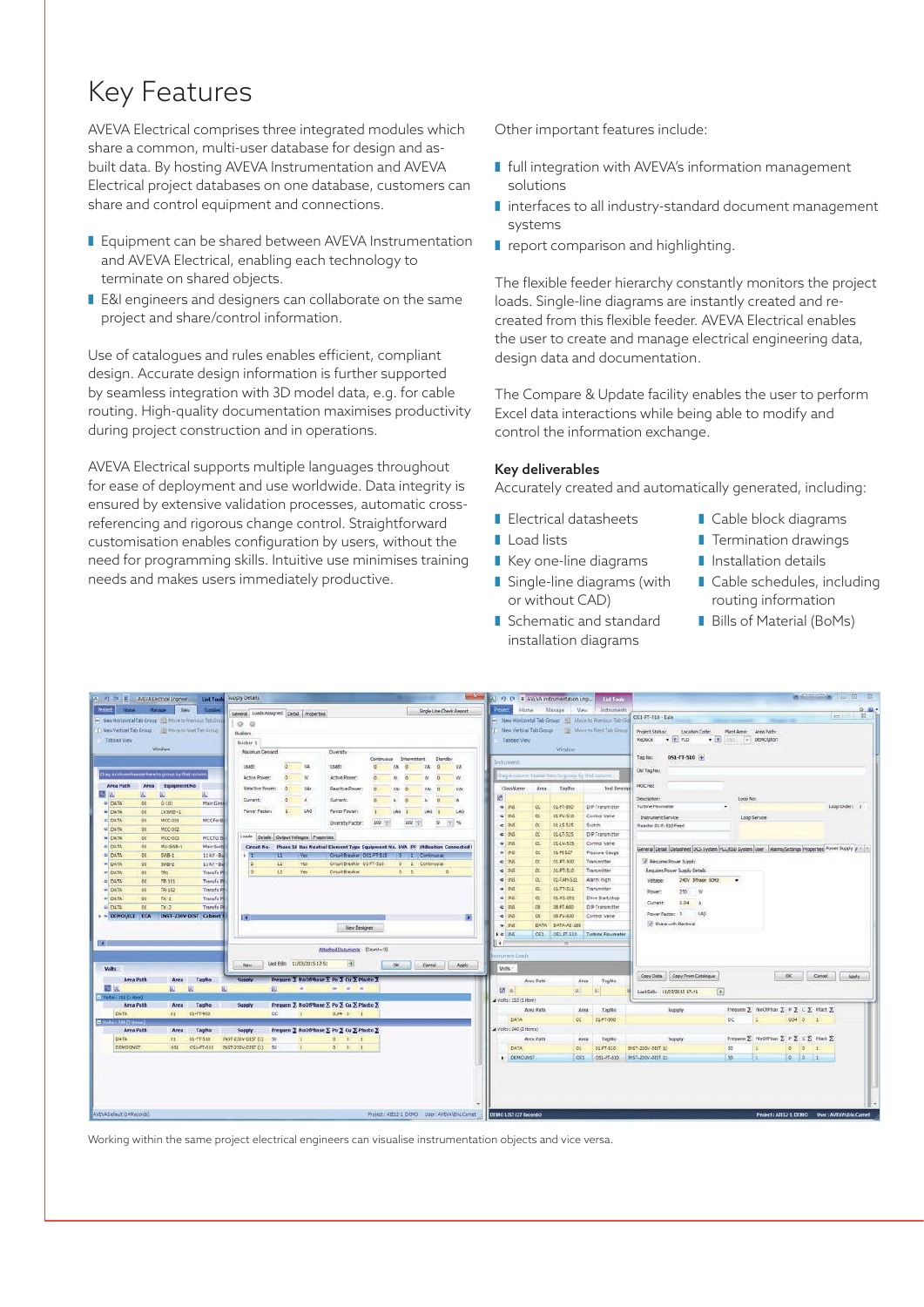#### ETAP Integration

AVEVA Electrical now integrates with ETAP, the industry leading electrical analysis tool. This integration enables the roundtripping of data between both applications. Projects can be initiated in either AVEVA Electrical or ETAP and the integrity of data between the applications can be ensured. Combined with AVEVA Everything3D™, the integration enables the whole lifecycle of electrical design to be realised; from analysis, to functional design, to physical layout.



Integration between AVEVA Electrical and ETAP enables complete round tripping of data.

## Integrated Modules

#### Electrical Engineer module

This module enables equipment data entry or import, Compare & Update, change tracking, automated generation of highly customisable single-line diagrams and specification documents, and the creation and management of reports and documentation. Its features include an intuitive and flexible spreadsheet-style interface, as well as the items below.

#### Electrical load list

- I Import legacy load list data
- $\blacksquare$  Define electrical data
- Define load type (such as motor, feeder, distribution board, HVAC, lighting and power)
- Define circuit type (including DOL, FWD/REV, VSD, CB)
- Define wiring rules to automatically create equipment, cables and terminations, when applied

#### Supplies list

- I Import legacy supply data
- Define electrical design data
- Define supply type (MCC, distribution board, switchboard, etc.)
- Assign loads from load list (and MCC module or circuit number)
- Calculate demand (kW, FLC, kVAr, pf) for normal, standby and essential loads
- Define all switchboard and MCC compartment elements, instruments and sub-equipment

#### Calculations

- Loads; change in any load rolls up through all supplies
- I Cable sizing (volt drop, fault level) by installation method to BS, IEC, NEC and ANZ standards
- I Interface with existing 'home-grown' Excel cable-sizing calculations

#### Electrical equipment datasheets

User-defined (using Excel) for MCCs, distribution boards, motors, UPS and so on



Automated single-line diagrams (SLDs).